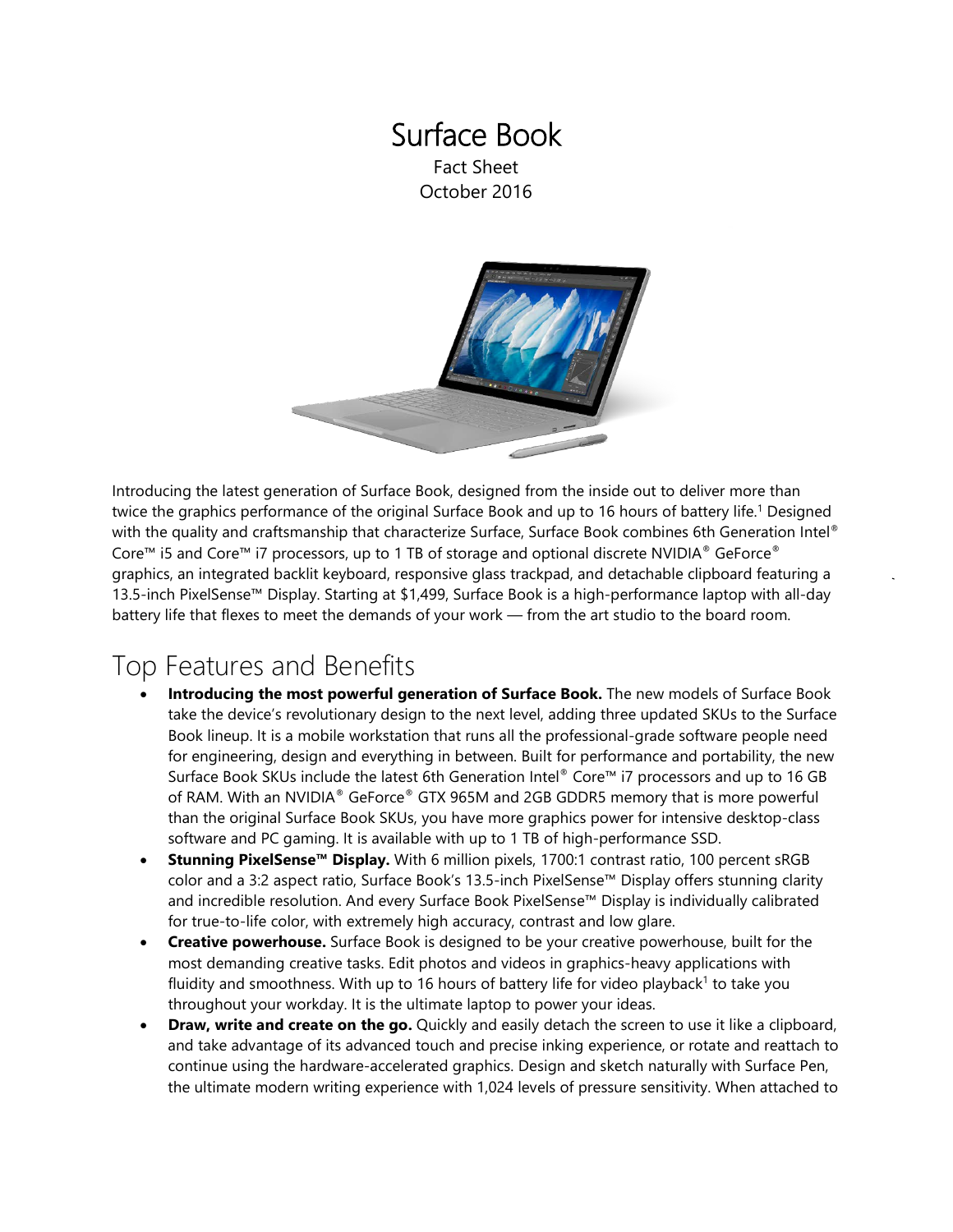the base, Surface Book enables quiet typing and more words per minute with a keyboard built for comfort, accuracy and efficiency.

• **Engineered for Windows 10.** With Windows 10 Pro, Surface Book is compatible with all your favorite Windows software, including Microsoft Office and professional-grade desktop software such as Siemens' NX™ software. 2

| Operating<br>System      | Windows 10 Pro                                                                                                                                                                                                    |
|--------------------------|-------------------------------------------------------------------------------------------------------------------------------------------------------------------------------------------------------------------|
| Exterior                 | Dimensions:<br>Laptop: 9.14 x 12.3 x 0.51-0.90 inches (232.1 x 312.3 x 13.0-22.8 mm)<br>Clipboard only: 8.67 x 12.3 x 0.30 inches (220.2 x 312.3 x 7.7 mm)                                                        |
|                          | Weight:<br>Surface Book: Starting at 3.34 lbs. (1515 g)<br>Surface Book, NVIDIA GeForce® GPU: 3.48 lbs (1578 g)<br>Surface Book, NVIDIA GeForce® GTX 965M: 3.63 lbs. (1647 g)<br>Clipboard only: 1.6 lbs. (726 g) |
|                          | Mechanical features: Magnesium body, Dynamic Fulcrum Hinge, One-button<br>Muscle Wire detach mechanism<br>Color: Silver<br>Physical clipboard buttons: power, volume                                              |
| Storage                  | Solid-state drive (SSD) PCIe 3.0: 128 GB, 256 GB, 512 GB or 1 TB <sup>3</sup>                                                                                                                                     |
| Display                  | Screen: 13.5-inch PixelSense™ Display<br>Resolution: 3000x2000 (267 ppi)<br>Contrast ratio: 1700:1<br>Aspect ratio: 3:2<br>100 percent sRGB color, individually calibrated<br>Touch: 10-point multitouch          |
| <b>CPU</b>               | 6th Generation Intel® Core™ i5 or Core™ i7                                                                                                                                                                        |
| Graphics                 | Surface Book: Intel® HD Graphics 520 and optional NVIDIA® GeForce®<br>graphics processor with dedicated 1GB GDDR5 high-speed memory                                                                               |
|                          | Surface Book (i7 only): NVIDIA® GeForce® GTX 965M 2GB GDDR5 memory                                                                                                                                                |
| Memory                   | 8GB or 16GB RAM                                                                                                                                                                                                   |
| Keyboard<br>and Trackpad | Full-size, integrated backlit keyboard with 1.6mm key travel                                                                                                                                                      |
|                          | Precision trackpad with glass-laminated trackpad (7,350 sq. mm)<br>Five-finger contact recognition with full Windows 10 support<br>Subpixel resolution                                                            |

# Technical Specifications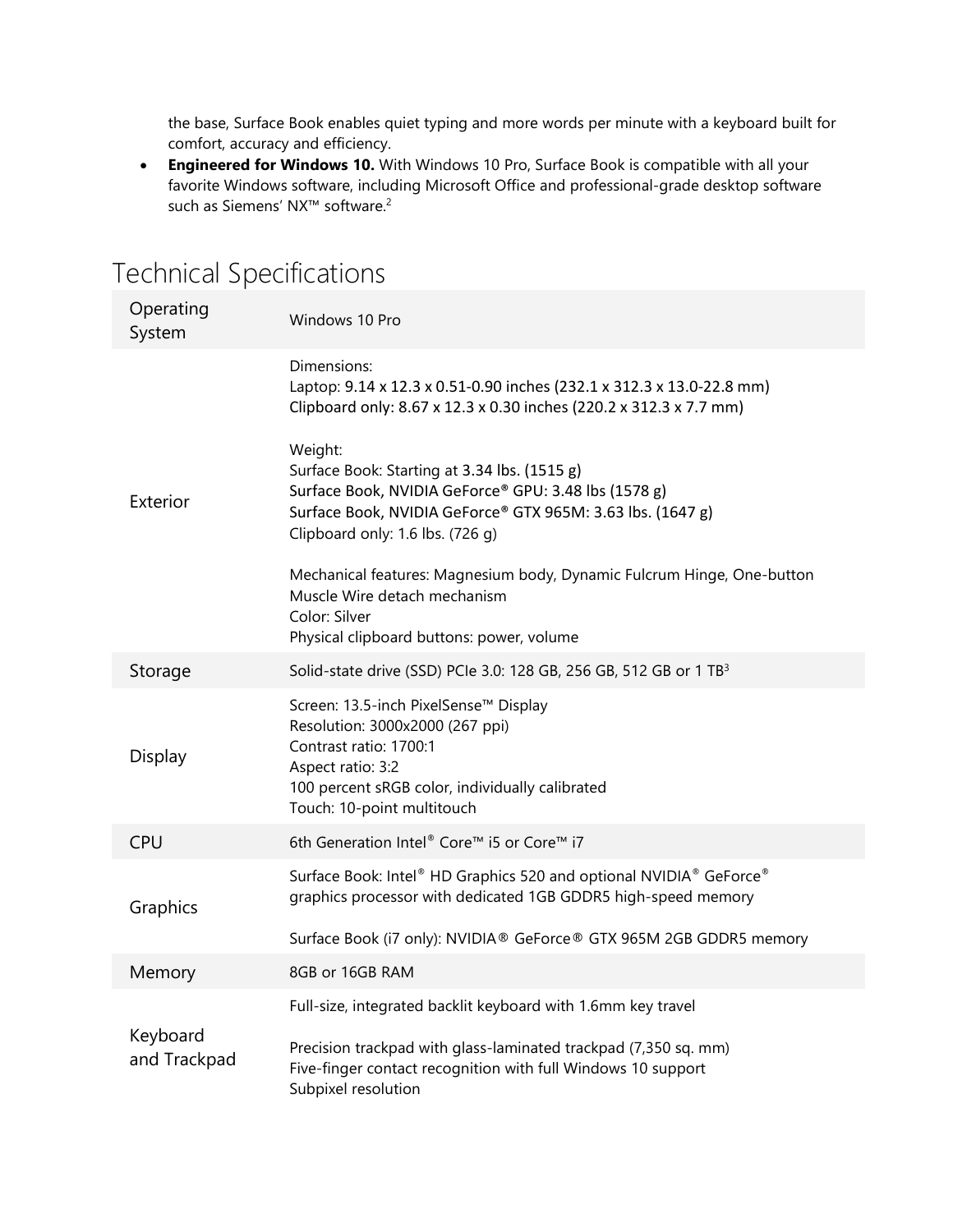| Security       | TPM 2.0 chip for enterprise security                                                                                                                                                           |
|----------------|------------------------------------------------------------------------------------------------------------------------------------------------------------------------------------------------|
| Pen            | Surface Pen<br>1,024 levels of pressure sensitivity<br>Magnetic storage                                                                                                                        |
| <b>Network</b> | 802.11ac 2x2 MIMO Wi-Fi wireless networking; IEEE 802.11a/b/g/n<br>compatible<br>Bluetooth® 4.0 LE wireless technology                                                                         |
| Battery        | Surface Book: Up to 12 hours of battery life for video playback <sup>4</sup><br>Surface Book (i7 only): Up to 16 hours battery life for local video playback <sup>1</sup>                      |
| Cameras        | Windows Hello face-authentication camera (front-facing) <sup>5</sup><br>8.0MP rear-facing auto-focus camera, with 1080p HD camera<br>5.0MP front-facing 1080p HD camera                        |
| Audio          | Dual microphones, front- and rear-facing<br>Front-facing stereo speakers with Dolby® audio                                                                                                     |
| Ports          | Two full-size USB 3.0<br>Full-size SD™ card reader (UHS-II performance)<br>Surface Connect for power and docking (base and clipboard)<br>Stereo headphones/microphone jack<br>Mini DisplayPort |
| Sensors        | Ambient light sensor<br>Accelerometer<br>Gyroscope<br>Magnetometer                                                                                                                             |
| Power supply   | 36W power supply with USB charging port<br>65W power supply with USB charging port (discrete GPU SKU)<br>102W power supply with USB charging port (New Core i7 SKUs)                           |
| In the box     | Surface Book<br>Surface Pen<br>Power supply<br>Quick Start Guide<br>Safety and warranty documents                                                                                              |
| Warranty       | One-year limited hardware warranty <sup>6</sup>                                                                                                                                                |

SOLIDWORKS®, Copyright 1997-2015 Dassault Systèmes SolidWorks Corporation. All rights reserved.